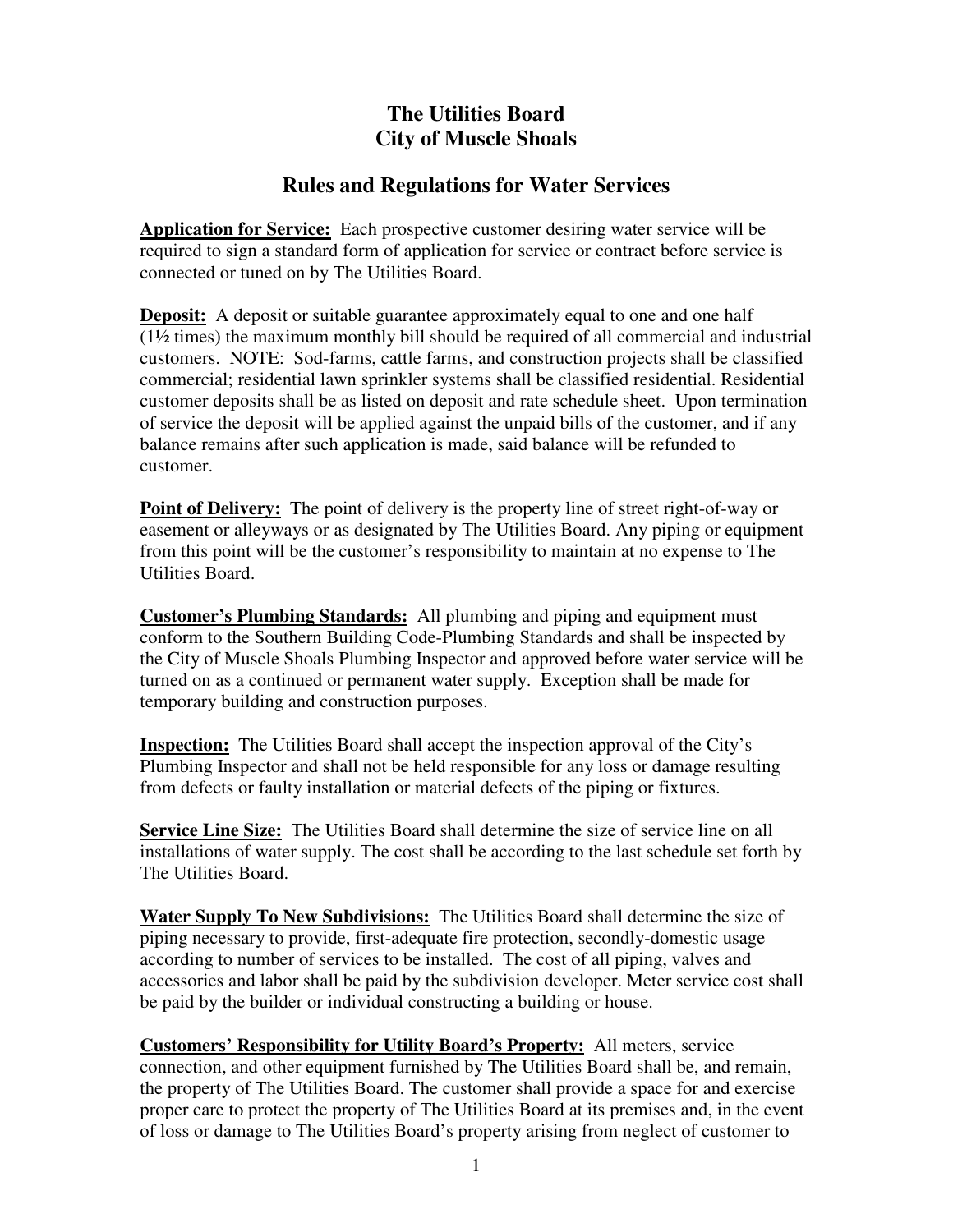care for the same, the cost of the necessary repairs or replacements shall be paid by the customer. In the event the meter has been tampered with or the seal broken, the water service to the customer may be discontinued until a fee of not less than \$25.00 is paid at the office of the Utilities Board for servicing the meter.

**Right of Access:** The Utilities Board's identified employees shall have the right of access to customer's premises at all reasonable times for the purpose of reading meters, testing, repairing, removing or exchanging any or all equipment belonging to The Utilities Board.

**Billing:** Bills will be rendered monthly and shall be paid within fifteen (15) days from date of bill at the office of the Electric Board. Failure to receive bill will not release customer from payment obligation. Should bills not be paid as above, The Utilities Board may at any time thereafter discontinue service. Bill paid on or before the final date of payment shall be payable at the net rates, but thereafter the gross rates shall apply, as provided in the Schedule of Rates and Charges. Should the final date for payment of the bill at the net rates fall on a weekend or holiday, the business day next following the final date will be held as a day of grace for delivery of payment. Net rate remittances received by mail after the time limit for payment of said net rates will be accepted by The Utilities Board at the Electric Board Office, if the incoming envelope bears United States Post Office date stamp of the final date for payment of the net amount or any date prior thereto.

**Discontinuance of Service by the Utilities Board:** The Utilities Board may refuse to connect or may discontinue service for the violation of any of its Rules and Regulations, or for violation of any of the provisions of Rates and Charges. The Utilities Board may discontinue service to customer for theft of water or the appearance of water theft devises on the premises of the customer. The discontinuance of service by The Utilities Board for any causes as stated in this rule does not release customer from his obligation to The Utilities Board for the payment of minimum bills as specified in application of customer or contract with customer. A charge of not less than ten (10) dollars will be required when notices of discontinuance are delivered to customer by any employee of The Utilities Board.

**Reconnection Charge:** Whenever service has been discontinued by The Utilities Board, as provided above or a trip is made for the purpose of discontinuing service, the following charges will be collected by The Utilities Board before service is restored:

| Normal working hours:            | Forty-Five Dollars (\$45)  |
|----------------------------------|----------------------------|
| After hours, holidays, weekends: | Ninety-Five Dollars (\$95) |

Note: For purposes of restoring services, after hours is considered as anytime after 2:30 PM.

**Termination of Contract by Customer:** Customers who have fulfilled their contract terms and wish to discontinue service must give at least (3) days written notice to that effect, unless contract specified otherwise. Notice to discontinue service prior to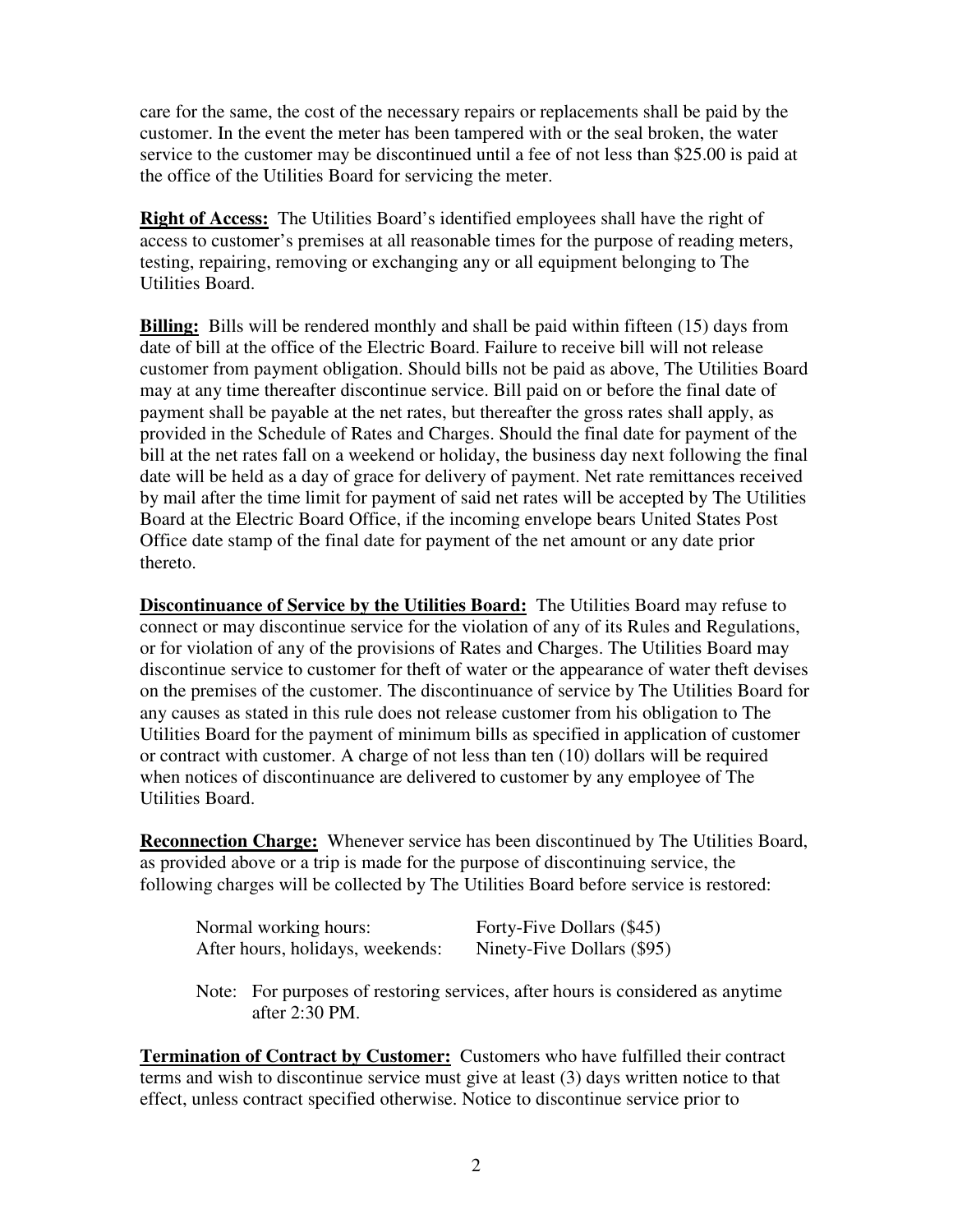expiration of contract term will not relieve customer from any minimum or guaranteed payment under any contract or rate.

**Charges for After Hours Call-Outs:** Customers requesting a service call after hours will be charged an amount of Seventy-Five (\$75) Dollars for the service technician's callout. If it is determined that the problem is with The Utility Board's property, the charge will be waived.

**Service Charges for Temporary Service:** Customer requiring water service on a temporary basis may be required by The Utilities Board to pay all costs for connection and disconnection incidental to the supplying and removing of service. This rule applies to circuses, carnivals, fairs, temporary construction, and the like.

**Interruption of Service:** The Utilities Board will use reasonable diligence in supplying water, but shall not be liable for breach of contract in the event of, or for loss, injury, or damage to persons or property resulting from interruption in service, excessive or inadequate pressure, or otherwise unsatisfactory service, due to shutting off or opening valves as a result of line breakage or connections to main lines.

**Shortage of Water:** In the event of an emergency or other condition causing a shortage in the amount of water needed to meet the demand on its system, The Utilities Board may, by an allocation method deemed equitable by The Utilities Board, fix the amount of water to used by customer and/or may otherwise restrict the time during which customer may make use of water for other than domestic household use such as lawn sprinkling, sod farming, etc. If customer fails to comply with such allocation or restriction, The Utilities Board may take such remedial actions, as it deems appropriate under the circumstances including temporarily disconnecting water service and charging additional amounts because of necessity to take such actions. The provisions of the Section entitled Interruption of Service of this Schedule of Rules and Regulations are applicable to any such allocation or restriction.

**Pressure Fluctuations Caused by Customer:** Water services must not be used in such a manner as to cause unusual fluctuations or disturbances to The Utilities Board Water System. The Utilities Board may require customer, at his own expense, to install a suitable apparatus, which will reasonably limit such fluctuations.

**Additional Usage:** The service connection meters supplied by The Utilities Board for each customer have definite capacity. For usage above the definite capacity the customer must contact The Utilities board Office for changes in size of service and added cost.

**Standby and Resale Service:** All purchased water service (other than emergency or standby service) used on the premises of customer shall be supplied exclusively by The Utilities Board, and customer shall not, directly or indirectly, sell sublet, assign, or otherwise dispose of the water or any part thereof.

**Notice of Trouble:** Customer shall notify The Utilities Board immediately, should the service be unsatisfactory for any reason, or should there be any defects, trouble, or